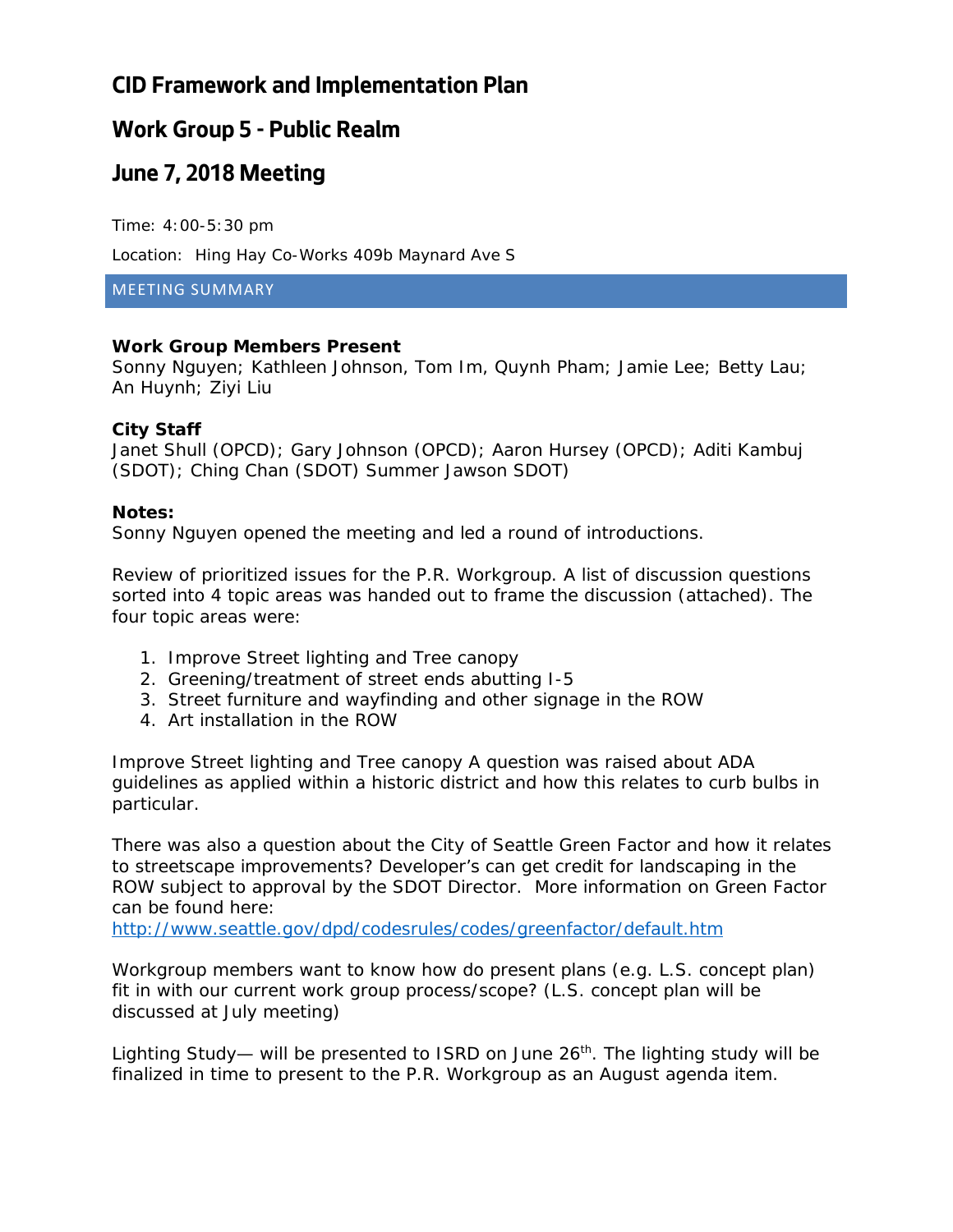# **CID Framework and Implementation Plan**

# **Work Group 5 - Public Realm**

# **June 7, 2018 Meeting**

Thinking through what the preferred tree species are—how can we preserve cherry trees while thinking about… ideas for tree species. If cherry blossoms are what we want, but... is our goal, then is there a happy medium? Exceptions on key corridors (Jackson St). Staff have discussed trees with SDOT/forestry. Should think about placement in tandem with lighting.

Think about long term maintenance of trees.

Could CID community get a blanket permit for neighborhood to prune trees in right of way?

Trees species — The Workgroup discussed the Jackson St cherry blossom trees. There are issues with cherry trees that don't make them ideal street trees, such as short life cycle. Some ideas included identifying other flowering tree species and intermittent planting to continually replace the cherry trees to keep tree canopy constantly refreshed. It was also suggested perhaps cherry trees could be retained on key corridors (like Jackson) but not used throughout the neighborhood.

Other tree topics of discussion included reference to Intracorp's proposal for street tree ideas for their project. Interface of trees and street lighting, spacing. Plum trees are similar to cherry. Overgrowth of landscaping.

Priority areas for increasing tree canopy were discussed: King St between 10<sup>th</sup> and Rainier Ave. 12<sup>th</sup>... through Beacon Hill. Little Saigon with priority at King and 12<sup>th</sup>. Weller St.

Where to plant trees? King Street—part north of King Street east of  $12<sup>th</sup>$ . Fill in gaps.  $12<sup>th</sup>$ .

- $\bullet$  L.S.
- $\bullet$  12<sup>th</sup> and Jackson
- Weller, Lane
- Note: fill in gaps. Be strategic identifying places that won't develop soon.

*Greening/treatment of street ends abutting I-5* Street ends—Weller (activation, safety), Main (extra parking opportunity, passive) There are other opportunities to connect the neighborhood in ROW…besides trees and lighting. How can we leverage parks department? Street ends—Weller needs activation where community feels safe to use. Passive activation. Main—parking?

*Street furniture and wayfinding and other signage in the ROW* Wayfinding—SDOT has money for wayfinding. Citywide first and last mile. Distinctive signage for Special Review Districts.